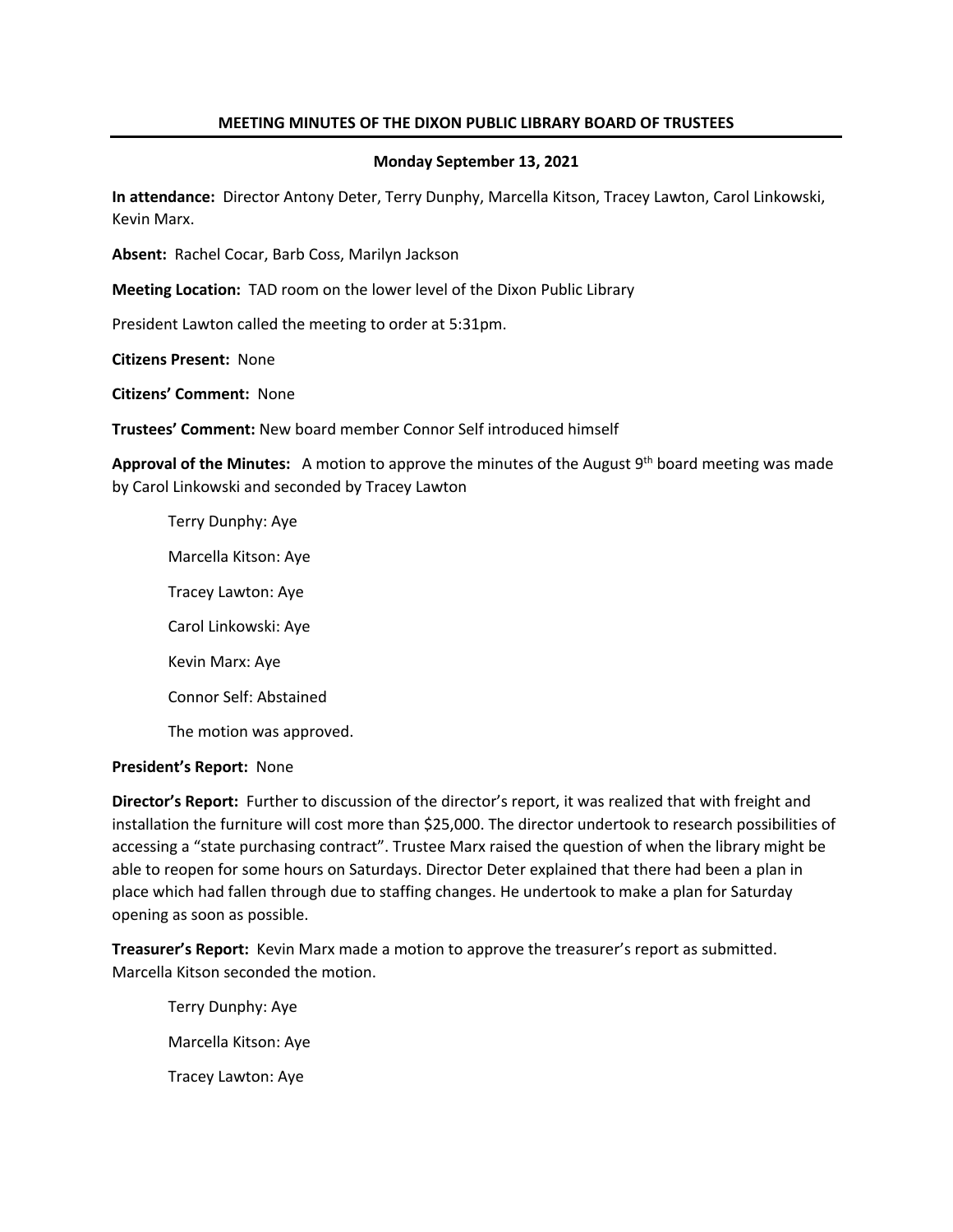Carol Linkowski: Aye Kevin Marx: Aye Connor Self: Aye The motion was approved.

**Invoices and Expenditures:** Marcella Kitson made a motion to ratify the invoices and expenditures and Kevin Marx seconded it.

Terry Dunphy: Aye

Marcella Kitson: Aye

Tracey Lawton: Aye

Carol Linkowski: Aye

Kevin Marx: Aye

Connor Self: Aye

The motion was approved.

# **Committee Reports:**

- v **Finance and Budget:** None
- v **Building and Grounds:** None
- v **Personnel and Salary:** None
- v **By-laws, Policies, and Procedures:** see item on the agenda
- v **Technology and Technology Resources:** None

**Regular Calendar Business:** Set holiday closure and board meeting calendar for 2021. There was discussion about the holiday calendar. Recent legislation had made election day a state holiday but it was not known whether the library was required to close. The holiday calendar was tabled pending further research.

Marcella Kitson moved that we approve the calendar for regular board meetings and table the holiday calendar. Connor Self seconded.

Terry Dunphy: Aye Marcella Kitson: Aye Tracey Lawton: Aye Carol Linkowski: Aye Kevin Marx: Aye Connor Self: Aye The motion was approved.